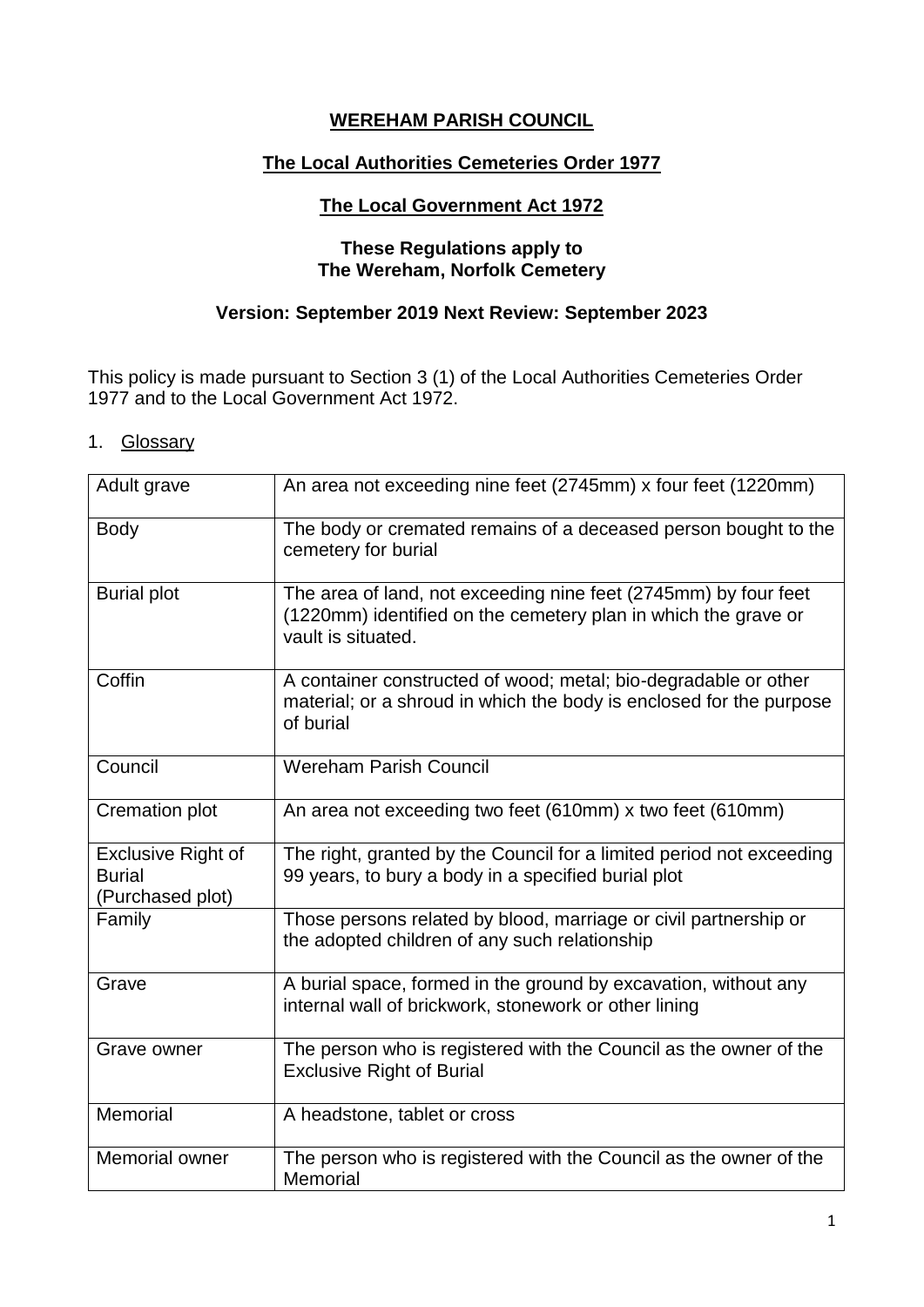| Purchased grave | A grave in respect of which an Exclusive Right of Burial therein<br>has been granted by the Council                  |
|-----------------|----------------------------------------------------------------------------------------------------------------------|
| Vault           | A burial space, formed in the ground by excavation, with an<br>internal wall of brickwork, stonework or other lining |

## 2. Burial Notices

2.1 The Registrar of Births and Deaths Certificate for Disposal or the Coroners Order for Burial of the Registrar of Births and Deaths Certificate of Stillbirth or the Certificate of Delivery of Pre-viable foetus or the Certificate of Cremation, as appropriate will be provided by the Undertaker to the Clerk immediately after the burial has taken place. The Clerk will complete the form attached and send to the Registrar as soon as possible after they receive it.

### 3. Burials

- 3.1 Persons not resident in the Parish at the time of death may be buried in a purchased grave, either by providing proof of a connection to the village whereby close family is buried within the Wereham Cemetery or lived within the village until moving to a care home or for medical care, those who do pay a non-parishioner fee with a demonstrable tie. This is at the discretion of the Parish Clerk. Non-residents where there is no connection or demonstrable tie, will incur a higher fee.
- 3.2 The Council will allocate the location of each burial plot but the wishes of the applicant for a particular location will be met wherever possible.
- 3.3 Adult graves must not exceed nine feet (2745mm) x four feet (1220mm).
- 3.4 No body or cremated human remains shall be buried in any grave in which an Exclusive Right of Burial for the time being exists except by, or with the consent in writing of, the owner of the right to the purchased grave.
- 3.5 Graves can only be excavated by persons on the Register of Grave Diggers. Application to be listed on the Register must be made by a grave digger and will include:- (unless employed directly by the Funeral Director)
	- A generic Risk Assessment and working practice Method Statement to be approved by the Council prior to listing; and
	- A Burial Risk Assessment for every grave to be excavated.
- 3.6 Adult graves shall be dug to a minimum initial depth of six feet six inches (2000mm) where ground conditions allow.
- 3.7 A body shall be buried in such a manner that no part of the coffin shall be less than two feet (610mm) below the surrounding ground level.
- 3.8 Where a grave is reopened for a further burial a layer of soil six inches (152mm) deep shall be left undisturbed above the existing coffin.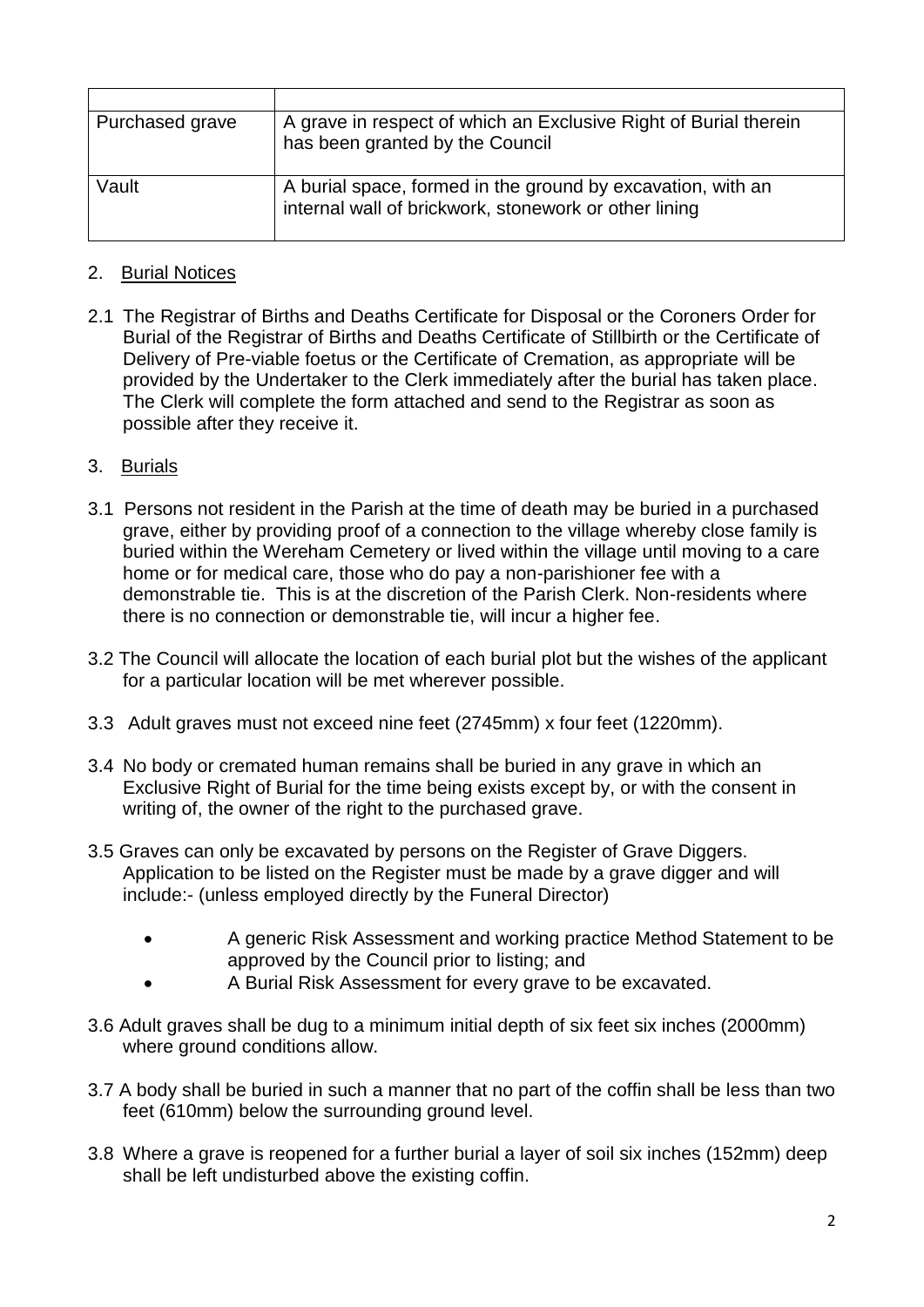3.9Only one body shall be buried in a grave at one time, except where:-

- I. a mother and baby have died during child birth, in which case the mother and baby may be buried in the same coffin,
- II. babies that have died during multiple child birth, in which case the babies may be buried in the same coffin,
- III. the Wereham Parish Council has exercised its discretion to authorise some other arrangement.
- 3.10 The grave shall be backfilled immediately after any burial. No coffin shall be left exposed overnight.
- 3.11 All bodies brought for burial shall be enclosed in a manner, which will not cause offence to the public or endanger public health. Caskets are not allowable.
- 3.12 A stillbirth or pre-viable foetus shall be deemed to have been a resident of the Parish if the mother is a resident of the Parish.
- 3.13 Cremated remains may be buried in a purchased grave. However, cremated remains shall not be strewn over any part of the Cemetery.
- 3.14 No body or cremated remains may be distributed or removed without producing to the Council the faculty and/or licence required by law.
- 3.15 Floral tributes must be removed within four weeks of the date of burial (earlier if they become unsightly). The Council will not be responsible for the safekeeping of anything placed on the grave.

## 4. Unreserved Graves

4.1 The fee for a burial in an unreserved grave does not secure for any person any right to the future use of the grave and such rights may not be subsequently be acquired.

## 5. Reserved Graves

- 5.1 The grave owners consent in writing (if it is not the owner who is to be buried) must be given before the grave is opened.
- 5.2 The applicant for burial shall be responsible at his/her own expense for the removal of any memorial and/or grave planting prior to a grave being reopened.
- 5.3 The grant of Exclusive Right of Burial issued by the Wereham Parish Council shall be confirmed in writing to the Clerk of the Council/Cemetery Manager together with the notice of burial whenever the grave is to be opened before burial is due to take place.
- 5.4 Where the grant of Exclusive Right of Burial is not available the applicant for burial shall indemnify the Council in writing against any future claim, which may be brought against the Council for permitting the use of the grave.
- 5.5 The grave owner may in his/her lifetime bequeath or transfer the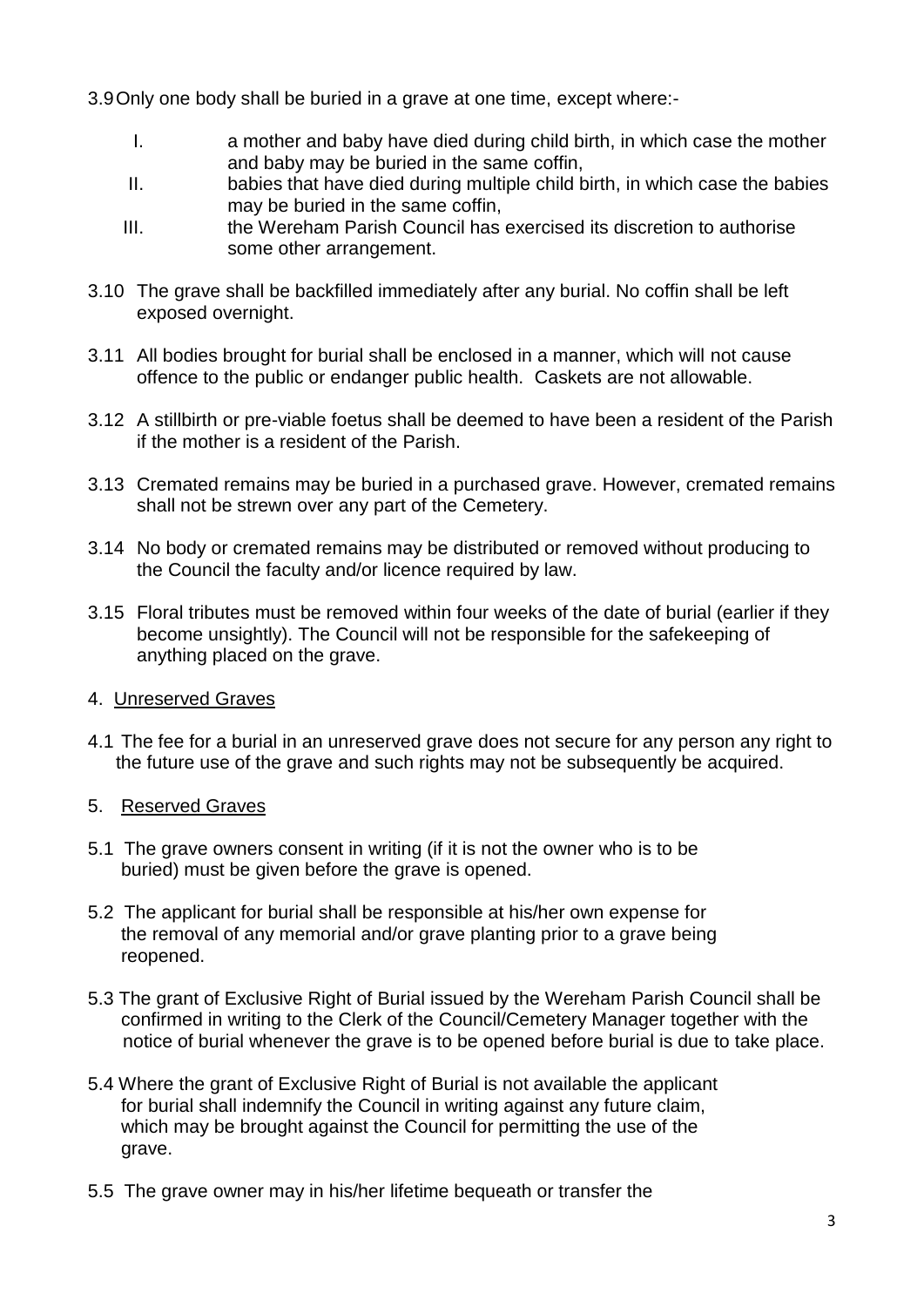Exclusive Right of Burial to some other person. This must also be in writing to the Wereham Parish Council Clerk for records to be adjusted accordingly.

5.6 The Council reserves the right at all times to take over the maintenance of the grave without giving prior notice to the grave owner, where it has been determined that the grave owner has not suitably maintained the grave.

## 6 Transfer of Grants

6.1 A transfer of grants of Exclusive Rights of Burials will not be recognised by the Council until the Council records have been updated. Once the transfer has been made an Exclusive Right of Burial will be issued in the new owner's name.

### 7 Memorials

- 7.1 Memorials can only be put on a grave once an application form has been completed and the current fee paid via a Council approved Stonemason and a permit has been issued by the Council. Memorials that the Council deem as inappropriate for the Cemetery will not be allowed. Headstones are not to exceed 3' 6" in height and to facilitate grass cutting no kerbs or footstones are permitted (bases should be below ground). The plot number should be chiseled into the stone on the back of headstones. The lettering should be 1.5 inches high in ordinary number format, not Roman numerals, and placed on the bottom corner on the opposite side to stonemason's details. The maximum width for headstones is 3′ with no double headstones permitted without prior permission.
- 7.2 Memorials must be placed at the head of the grave. A simple flower container may be placed within 1 metre of the memorial, with the rest of the grave area being turfed flat with the surrounding land. No other adornments such as shrubs or trees, wooden fencing, concrete or other kerbing, wire fencing, windmills, raised or sunken footstones, solar lights, wind chimes, balloons, items made of pottery/tin/plastic/glass/brickor any other similar items as determined by the Council are allowed.
- 7.3 For the first 12 months from the date of burial a temporary memorial will be permitted within the head area of the grave after which it will be removed. If at any time items become unsafe, broken or unsightly they will be removed by the Council.
- 7.4 The Council will grant a Right to Erect a Memorial or an Additional Inscription on payment of the appropriate fee. These Rights shall be for a limited period and shall not extend beyond the expiry of the Exclusive Right of Burial.
- 7.5 The Council recommends that the grave owner takes out an "all risk" insurance policy against loss or damage including public liability. The Council shall not be held responsible for the safekeeping of memorials, nor for any damage caused to a memorial by wind, storms, inclement weather, vandalism or other factors outside the control of the Council.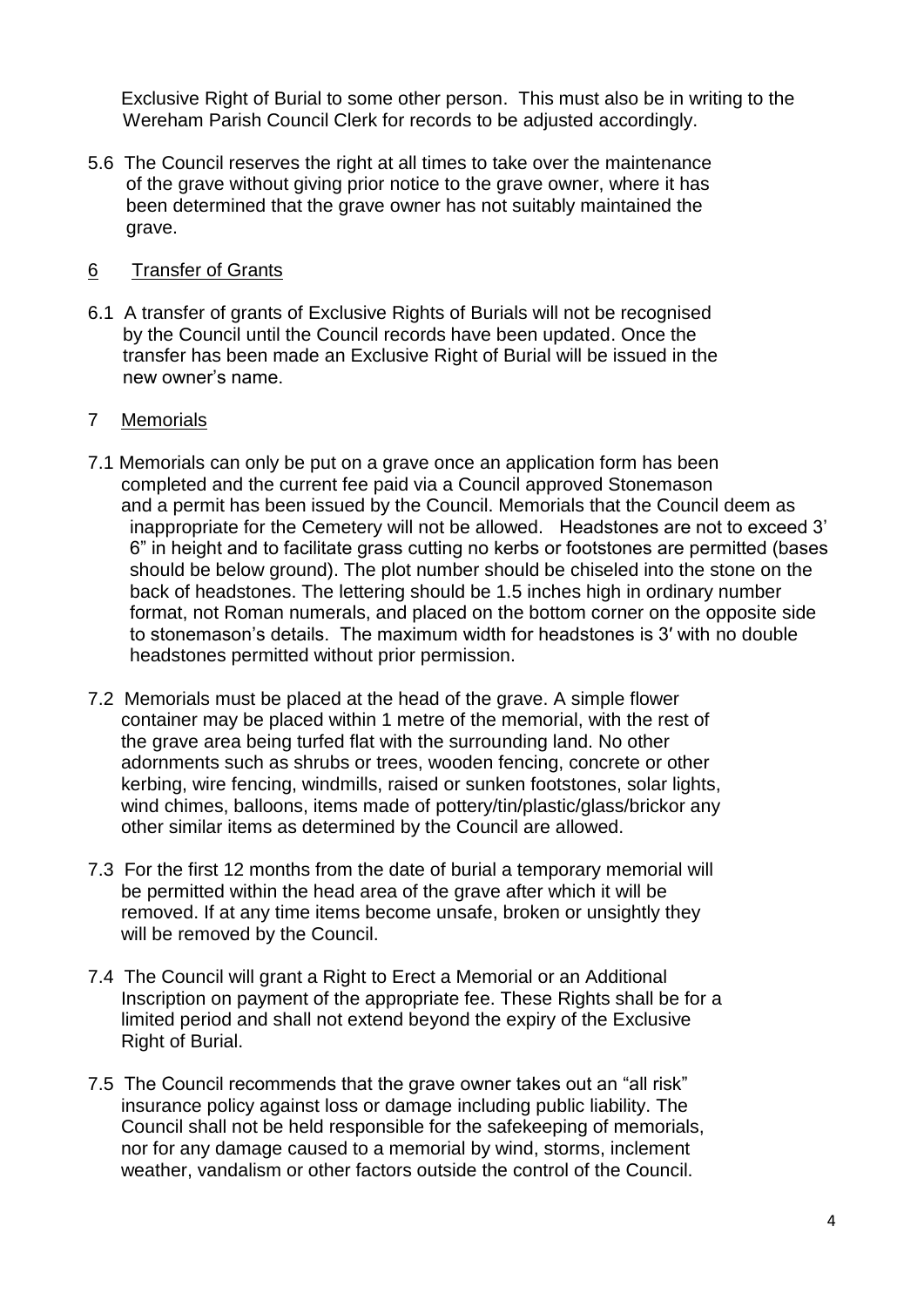- 7.6 All memorials shall be secured to withstand a measured force of 35kg at all times without falling or moving. Fixing in accordance with the NAMM Code of Working Practice should meet this requirement.
- 7.7 The Stonemason shall issue a 10-year guarantee of workmanship and material, including stability of the memorial, to the purchaser, and provide evidence to the Council of a public liability policy in the sum of £10,000,000 before the Council will issue any permit.
- 7.8 The Council may invoke the guarantee of workmanship on behalf of the purchaser if the memorial proves to be unstable.
- 7.9 The name of the monumental firm supplying and erecting the memorial may be cut in lettering not exceeding 15mm on the reverse or side of the memorial.
- 7.10 Erection of memorials is only permitted during working days.
- 7.11 At least ten working days' notice must be given to the Council of the intention to erect, or re-erect, a memorial and the approval must be produced, if requested.
- 7.12 A monumental mason wishing to carry out any work whatsoever on a memorial shall inform the Council ten working days before the work is carried out.
- 7.13 Confirmation in writing shall be forwarded to the Council within 48 hours of the erection, or re-erection, of any memorial or completion of any work notified to the Council.
- 7.14 The Council reserves the right, after first informing the owner, to remove from any grave any item erected without the written consent of the Council or any other item considered by the Council to be a safety hazard or which impedes access or the carrying out of maintenance. The Council will recover any costs incurred from the grave owner and will refuse to permit the opening of any grave or erection of a memorial until all costs incurred have been recovered.
- 7.15 Where an inscription or design has been cut without approval of the Council the grave owner shall cause the inscription or design to be erased, in a proper and workmanlike manner and so that the appearance of the memorial is not impaired, at his/her own expense on being ordered in writing to the registered address of the grave owner to do so by the Council.
- 7.16 All memorials and flower containers shall be maintained in a clean and tidy manner, and in a good and safe condition at all times and at the expense of the grave owner. The Council will take action as deemed necessary to render safe any memorial, which in the Council's opinion is a danger to health and safety, and any costs incurred will be recovered from the grave owner.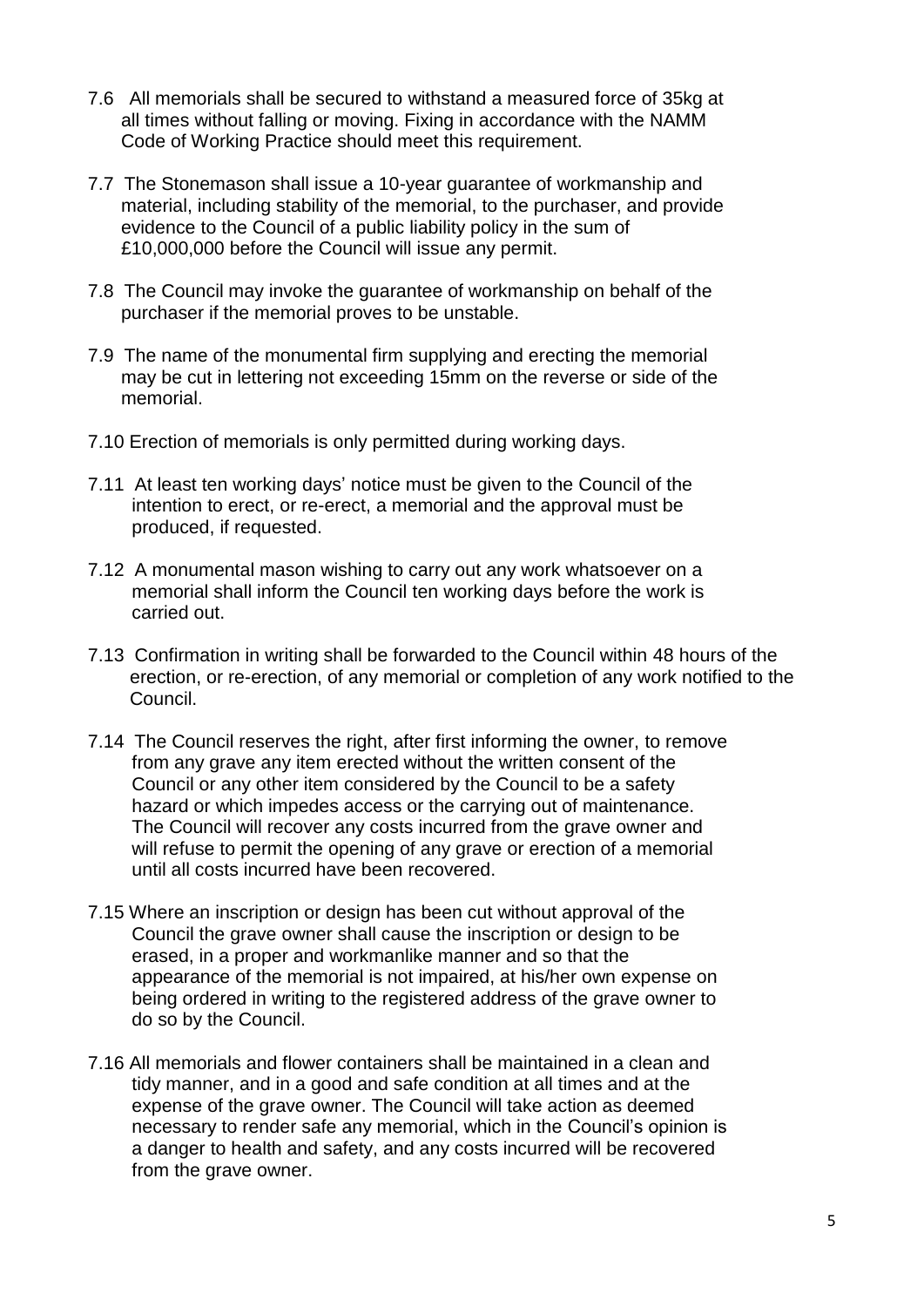- 7.17 The Council reserves the right to direct the grave owner to carry out any work to prevent encroachment of any kind on a neighbouring grave, and any costs incurred by such action will be recovered from the grave owner.
- 7.18 Subject to the provisions of these regulations, memorials must be of a hard natural stone of a design approved by the Council.
- 7.19 The Council will use the Institute of Cemeteries and Cremertoriums Memorial Management Policy as guidance and best practice reference.

### 8. Inspection of memorials

- 8.1 The Council will inspect all memorials every five years. If any memorial is found to be in an unsafe condition, the Council will make it safe, which may mean laying the memorial flat or take such other remedial action to remove the danger as the Council thinks fit.
- 8.2 The Council will take all reasonable steps to contact the grave owner before taking such action.
- 8.3 Memorial owners shall be responsible for the cost of repairing or reinstalling memorials which have been laid down. Whilst the Council will endeavour to notify owners of unsafe memorials, if the grave owner does not repair the memorial or fails to contact the Council about the repair within the requested time for action to be taken, then the Council may remove the memorial.
- 8.4 Memorials can only be repaired and/or re-erected after an application form has been completed and the fee paid to a Council approved Stonemason and the Council has issued a permit.
- 8.5 Where necessary action has been taken in regard to any unsafe memorials and the costs of repair or removal has been borne by the Council, such costs will be recovered from the memorial owner or subsequent claimants to the Exclusive Right of Burial, should they become known to the Council.

#### 9. Cremated Ashes

- 9.1 Cremated ashes can be buried within the area of an occupied burial plot provided that permission is provided in the most appropriate form to the Clerk. Alternatively burial is permitted within the Garden of Remembrance.
- 9.2 If buried within an occupied burial plot there will not be any surrounds, kerbing, gravel, edging of any type, and there must not be any planting or other adornments or items. Only flower receptacles that are incorporated within the tablet or desk tablet are to be used.

## 10. Funerals

10.1 All funerals shall be under the control of the Council once the cortege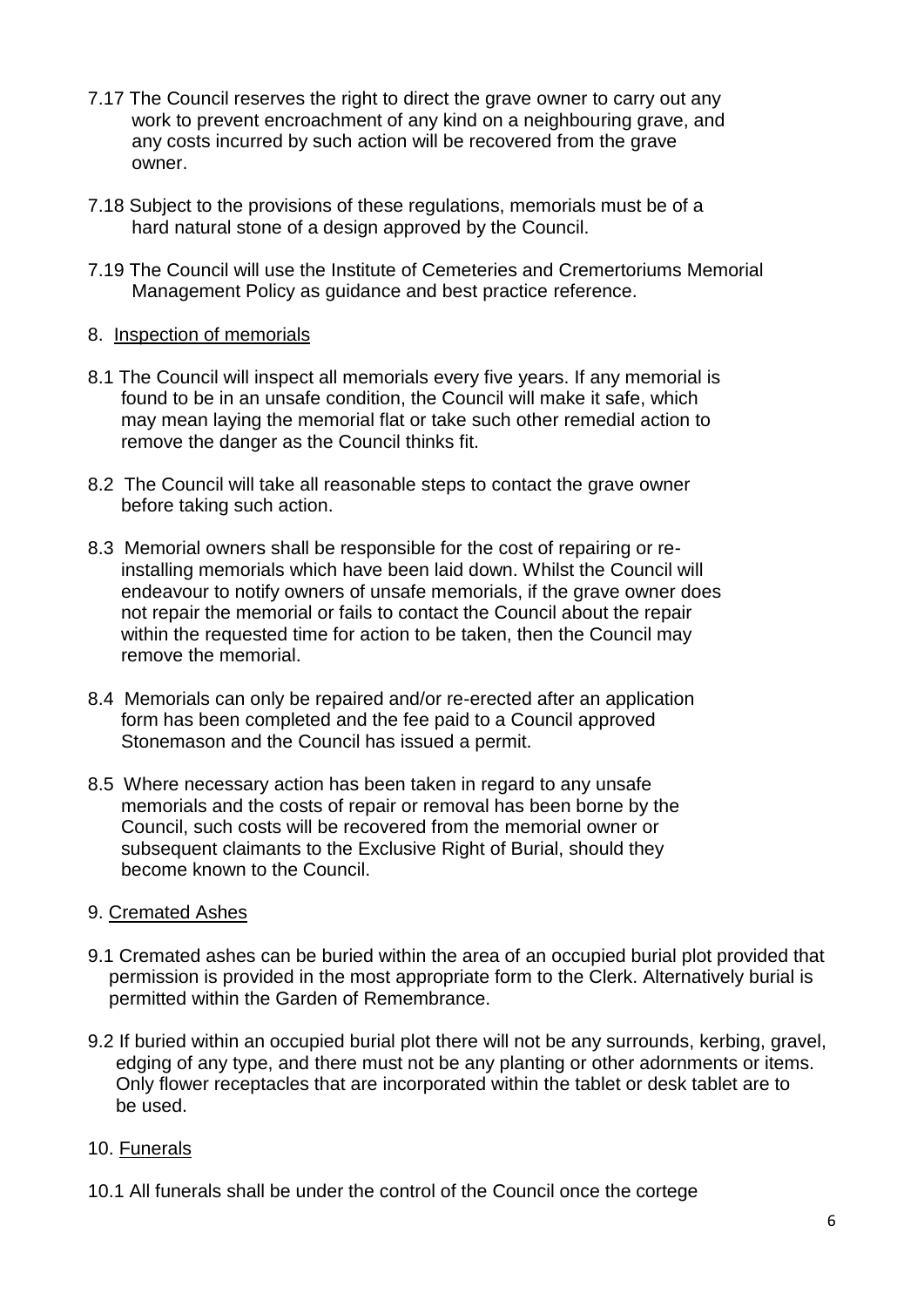enters the cemetery.

- 10.2 The Council may exclude from the cemetery any person who is causing a disturbance or acting in a manner likely to cause distress to mourners or other visitors.
- 10.3 An Extraordinary funeral procession may enter the cemetery only with the Council's permission.
- 10.4 Parties having charge of a military funeral or a funeral procession connected with a society or a public body are required to make such arrangements with the Council so as to ensure the protection of the cemetery from damage.
- 10.5 All Funeral Directors managing burials or cremations are required to sign and return acknowledgement form (Appendix 1) to say that they will keep this policy on file and agree to abide by its requirements every three years from dated as signed.

#### 11. Miscellaneous

11.1 A person shall not enter or leave or seek to leave the cemetery otherwise than through one of the gates or entrances constructed and provided for that purpose.

11.2 Dogs must be kept on a leash not longer than 2000mm at all times within the cemetery. The dog owner shall immediately remove any dog faeces deposited in the cemetery and take it away with them for disposal in an appropriate bin.

- 11.3 A person shall not sell, or offer for sale in the cemetery anything of any kind whatsoever without the written consent of the Council.
- 11.4 No person shall drop, throw or otherwise deposit and leave in the cemetery any litter, wastepaper or refuse of any kind except in the litter bins provided.
- 11.5 No body or cremated remains may be removed from a grave without the written and signed consent of the registered owner of the Exclusive Right of Burial for that grave, together with all statutory documentation. It will be the responsibility of the person requiring the exhumation to pay all fees for such requirements.
- 11.6 Following confirmation of the date for any burial due to take place within the Cemetery the Wereham Parish Council Clerk will immediately contact the Grounds Maintenance Contractor to coordinate the grass cutting schedule around the dates confirmed, to ensure they are not present on the date confirmed and that the cemetery is in good order for the service.
- 11.7 That a five-year limit on parishioners who move into a nursing home to maintain eligibility of parishioner fees as opposed to non-parishioner fees at the discretion of the Clerk.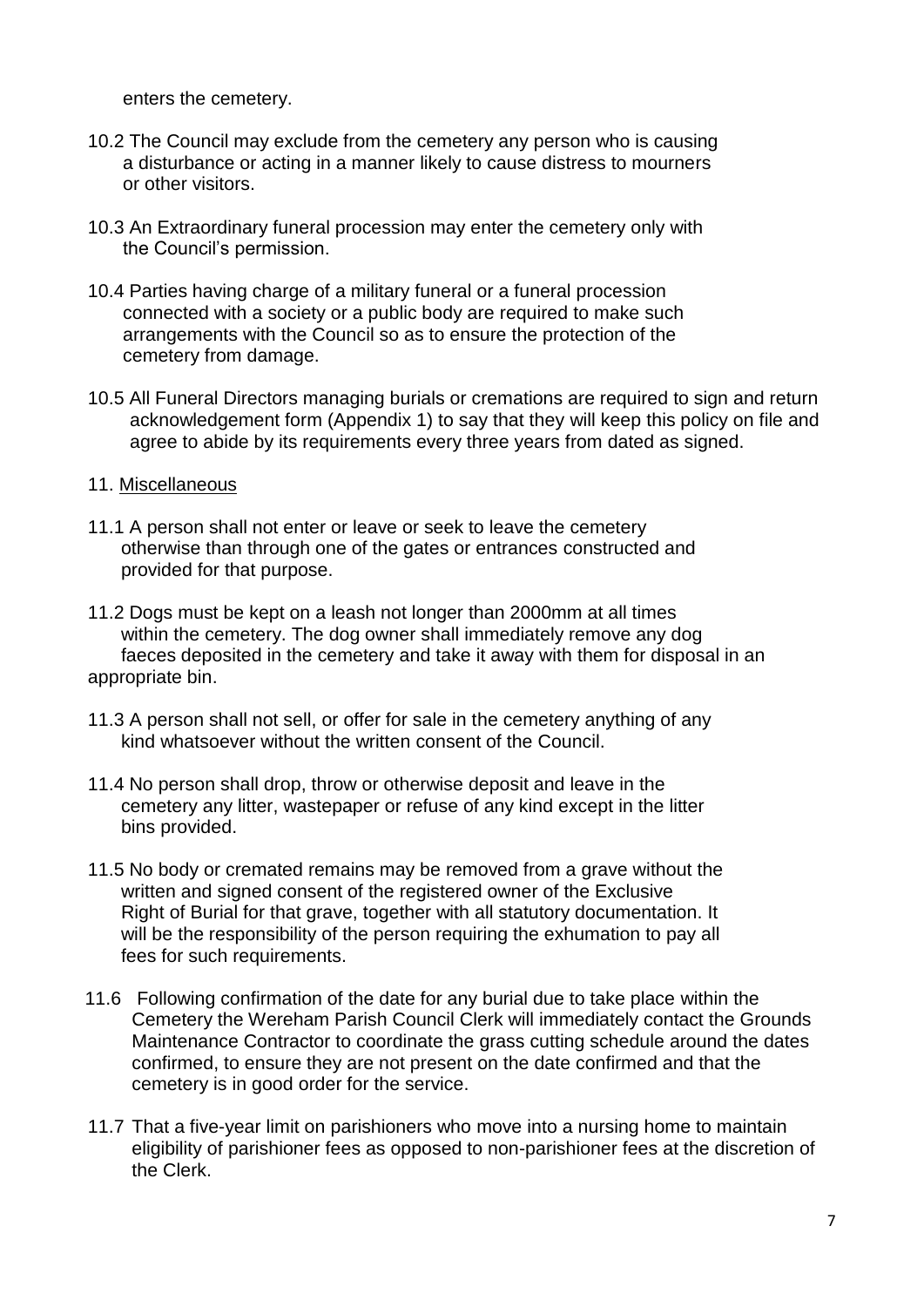## 12. General

- 12.1 Any works to memorials is not to be undertaken without the express consent of the Council.
- 12.2 The Council may apply such conditions as it considers necessary or desirable to any consent it may grant for the placing of an item in the cemetery and reserves the right to remove any item placed in the cemetery without its express consent.
- 12.3 These regulations are to be read in conjunction with the Local Authorities' Cemeteries Order 1977 as amended by the Local Authorities' Cemeteries (Amendment) Order 1986.
- 13. Registers and Plans of the Cemetery
- 13.1 Registers of all burials and plans of the cemetery will be kept by the Clerk to the Council/Cemetery Manager and may be inspected free of charge by appointment.
- 14. Offences in the Cemetery.
- 14.1 No person in the Cemetery shall behave in a noisy, disorderly, or unseemly manner, consume alcohol, gamble, hold any picnic or barbeque, sunbathe or play any game, use improper or indecent language, trespass on any portion of the Cemetery, damage, destroy or touch any tree, shrub, plant, headstone, monument, memorial, grave or any other property within the Cemetery, or obstruct any officer of the Council in the execution of its duty. All persons shall conduct themselves in a decent, quiet and orderly manner as of the provisions in the Local Cemeteries' Order 1977 article 18 (1).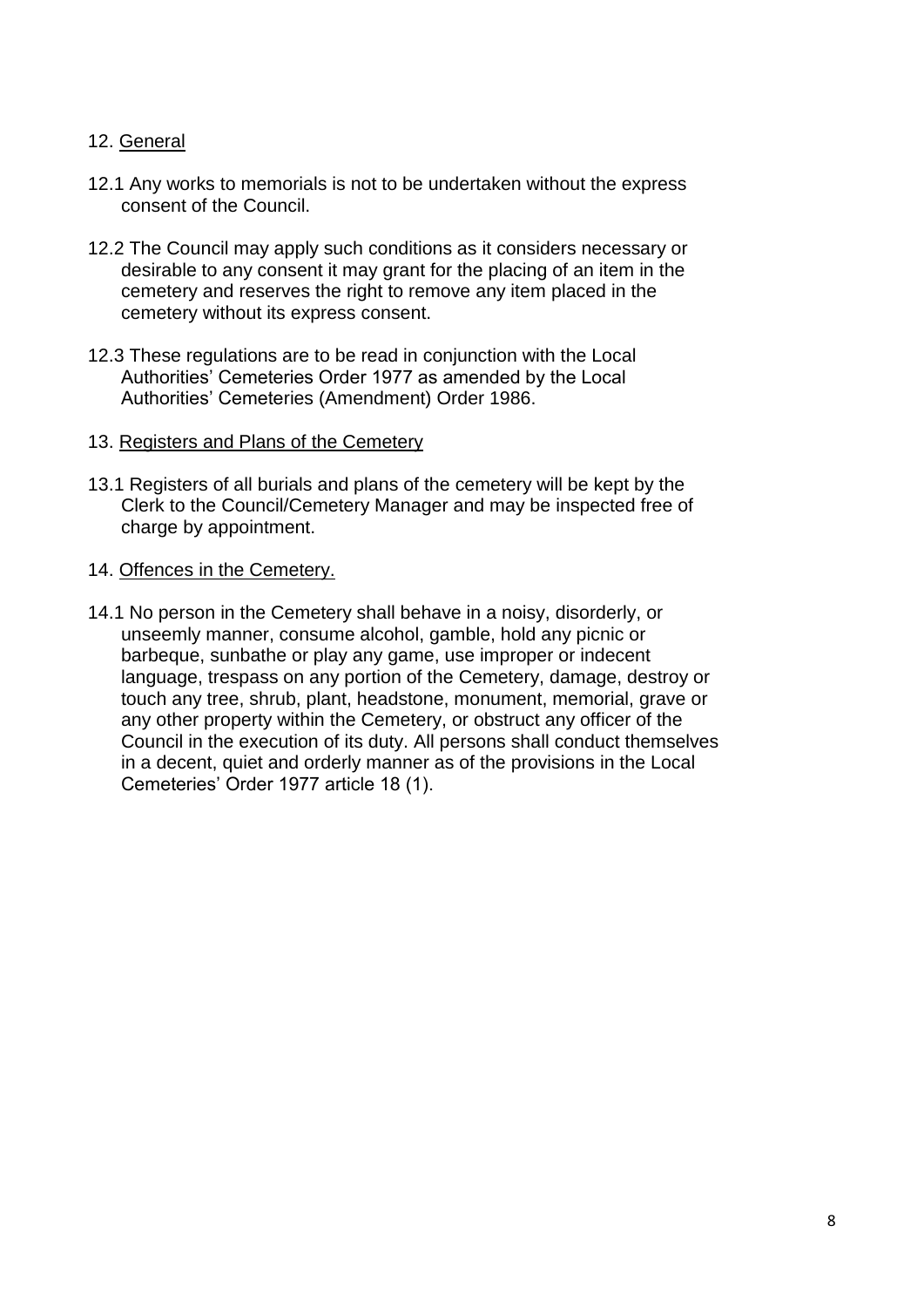#### **WEREHAM PARISH COUNCIL CEMETERY FEES REVIEWED ANNUALLY NEXT REVIEW NOV 2020**

| <b>Fee Detail</b>                                                                                                                                 | <b>Parishioner</b> | Non-<br><b>Parishioner</b><br>with<br>demonstrable<br>tie |  |  |
|---------------------------------------------------------------------------------------------------------------------------------------------------|--------------------|-----------------------------------------------------------|--|--|
| <b>Purchase of Grave/Plot</b>                                                                                                                     |                    |                                                           |  |  |
| Purchase of a Grave or<br>Garden of Remembrance Plot<br>(Exclusive Right of Burial)<br>(All purchases are regarded<br>as non-refundable deposits) | £175               | £350                                                      |  |  |
| <b>Interment/Burial Fees</b>                                                                                                                      |                    |                                                           |  |  |
| Burial of still born                                                                                                                              | No Fee             | No Fee                                                    |  |  |
| Burial of Body under 18 years old<br>(Interment Fee)                                                                                              | No Fee             | No Fee                                                    |  |  |
| Burial of Body over 18 years old<br>(Interment Fee)                                                                                               | £200               | £400                                                      |  |  |
| Interment of Cremated Ashes in the Garden of<br>Remembrance or on a Burial Plot                                                                   | £100               | £200                                                      |  |  |
| <b>Headstone/Memorial Erection/Approval Fee</b>                                                                                                   |                    |                                                           |  |  |
| Headstone                                                                                                                                         | £100               | £200                                                      |  |  |
| Garden of Remembrance Memorial                                                                                                                    | £50                | £100                                                      |  |  |
| <b>Additional Inscription</b>                                                                                                                     | £60                | £120                                                      |  |  |

**Non-Parishioner with no demonstrable ties to the parish of Wereham** 

**Incurs an additional fee of £1,000 on top of the above 'Non-Parishioner' fees only in regard to the Purchase of a Grave (Exclusive Right of Burial) or for the Interment of Cremated Ashes in the Garden of Remembrance (excludes burial plot). Any other fees payable will be as per non-parishioner fee.**

**Non-Parishioners with a demonstrable tie are to be approved at the discretion of the Wereham Parish Clerk.**